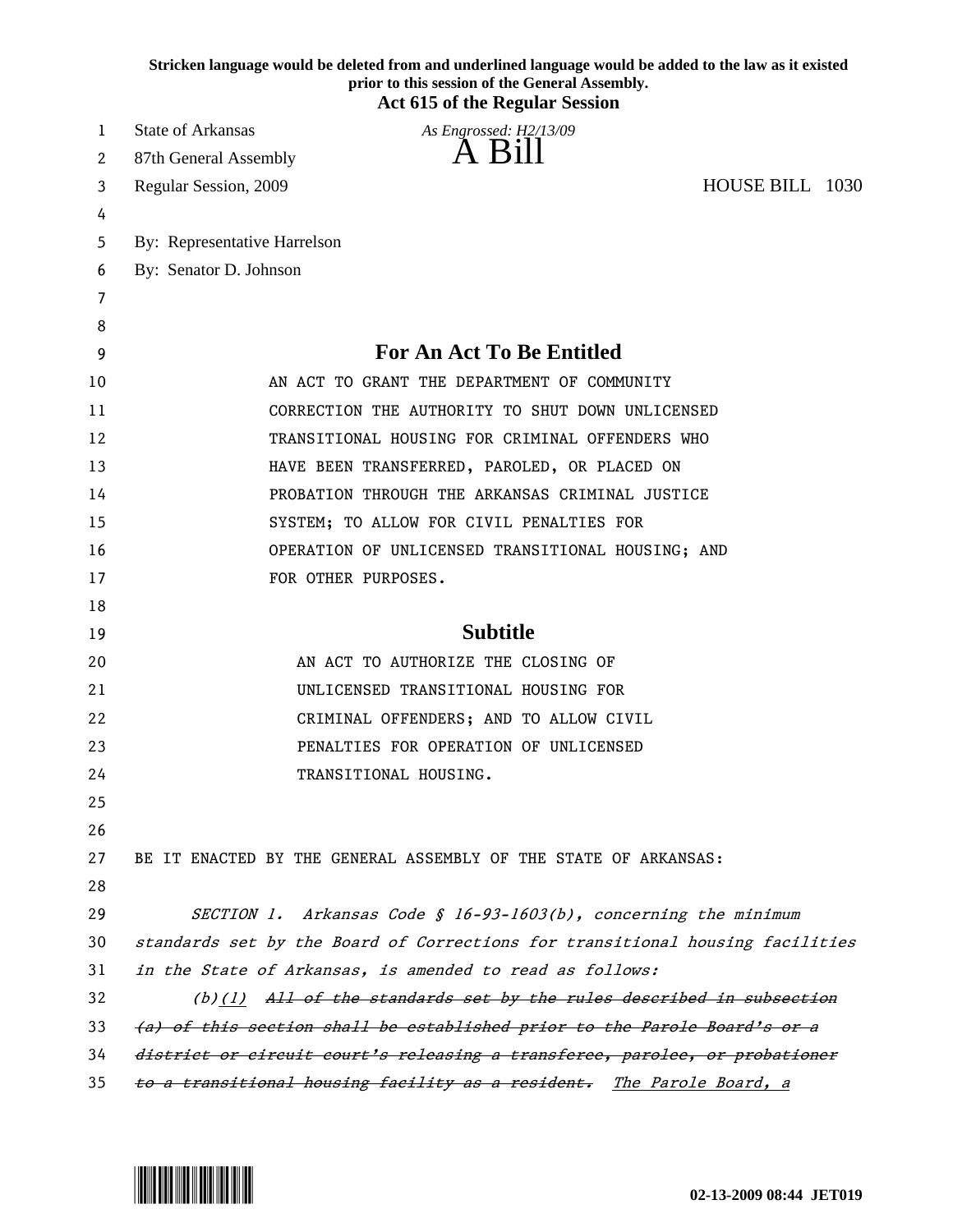**As Engrossed: H2/13/09 HB1030** 

| $\mathbf{1}$ | district court, or a circuit court shall not release a transferee, parolee,  |
|--------------|------------------------------------------------------------------------------|
| 2            | or probationer to a transitional housing facility as a resident unless the   |
| 3            | transitional housing facility provides a copy of a current license issued by |
| 4            | the Department of Community Correction under $\int$ 16-93-1604.              |
| 5            | (2) The transitional housing facility shall comply with all the              |
| 6            | standards set by the rules established by the Board of Corrections under     |
| 7            | subsection (a) of this section.                                              |
| 8            |                                                                              |
| 9            | SECTION 2. Arkansas Code § 16-93-1604(b)(2), concerning the powers and       |
| 10           | duties of the Department of Community Correction with regard to enforcement  |
| 11           | of the rules for transitional housing facilities, is amended to add an       |
| 12           | additional subdivision to read as follows:                                   |
| 13           | $(b)(1)$ The department shall be responsible for the enforcement of the      |
| 14           | rules established by the Board of Corrections under § 16-93-1603.            |
| 15           | The department shall establish all procedures and forms that<br>(2)          |
| 16           | it deems necessary to implement the rules, and the procedures shall include, |
| 17           | but not be limited to, the following:                                        |
| 18           | (A) Creating a state-issued Arkansas transitional housing                    |
| 19           | facility license for applicant facilities that have met the standards        |
| 20           | established by the rules of the board;                                       |
| 21           | Establishing the process to be followed by an<br>(B)                         |
| 22           | applicant in making application to the department to receive a license to    |
| 23           | operate an approved transitional housing facility, which shall include a     |
| 24           | reasonable application fee to be established by the board;                   |
| 25           | (C) Establishing procedures for the department to accept                     |
| 26           | applications for facilities wishing to obtain a license to operate a         |
| 27           | transitional housing facility and to investigate whether applicants meet the |
| 28           | standards established by the rules of the board;                             |
| 29           | (D)(i) Establishing procedures for the department to                         |
| 30           | notify an applicant when its application has been approved or denied.        |
| 31           | (ii)<br>All denials shall specify in writing the reason                      |
| 32           | for the application's denial;                                                |
| 33           | Establishing procedures to investigate complaints that<br>(E)                |
| 34           | a licensed transitional housing facility is in violation of the standards    |
| 35           | established by the rules of the board; and                                   |
| 36           | Establishing procedures for the department to suspend<br>(F)                 |
|              |                                                                              |

2 02-13-2009 08:44 JET019